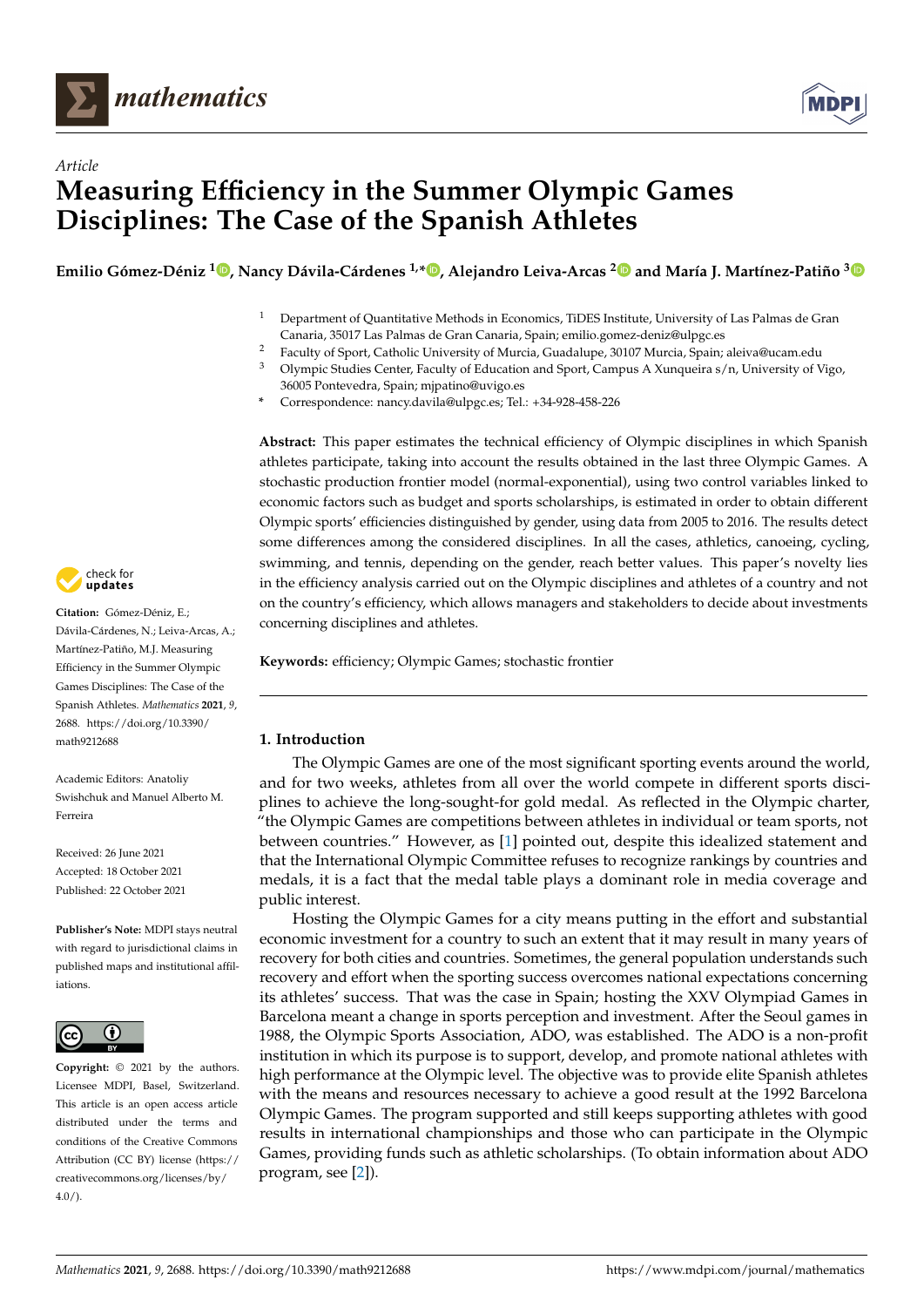Nowadays, sports is part of our daily lives. It is present in many people's routines, such as athletes, or as spectators. Sport activities directly or indirectly impact several social spheres such as education, health, leisure, and the production of goods and services.

Sport, culture, and society are concepts that are strongly intertwined today. Thus, sports is a fundamental element in training and improving our society's quality of life. Likewise, as mass phenomena, major sporting events are part of the culture, and it is not possible to understand modern society without sports as an essential component. In this manner, sports is the engine of new technological advances, fosters values that constitute an attitude towards life, enhances self-esteem, and is the main protagonist of the new global communication media activity.

For all of these factors, many countries invest in their athletes to link their athletes' success to the well-being of the society comprising them. Consequently, it is about facing an investment to obtain a return in the medium and long term. Hence, knowing the investment's efficiency can help finance different sports modalities to a greater or lesser extent. The efficiency from the economic point of view has been approached from different perspectives and with varying analysis tools, including stochastic frontiers.

Much of the applications of stochastic production frontiers for assessing firm inefficiencies exist in agricultural and industrial settings, among others [\[3](#page-13-2)[–5\]](#page-13-3).

In the field of sport, stochastic frontier models can be found in [\[6–](#page-13-4)[15\]](#page-13-5), and most of these works focus on applying stochastic frontier analysis to specific sport leagues or sports. Reference [\[1\]](#page-13-0) analyzed the Olympic games by using population and gross domestic product, and Reference [\[16\]](#page-13-6) analyzed the countries' efficiencies in the Rio 2016 Summer Olympics with stochastic frontier models with the number of participants as the output. Furthermore, Reference [\[17\]](#page-13-7) measured the efficiency of the Spanish (Summer) Olympic sports federations and Reference [\[18\]](#page-13-8) analysed the performance of high-level Spanish athletes in the (Summer) Olympic Games according to gender.

The literature concerning the calculation of technical efficiency in Olympic sports is scarce. Reference [\[1\]](#page-13-0) deserves to be considered and is the closest to the work presented here and is based on [\[19\]](#page-13-9) regarding the variables considered, although this last one does not make use of stochastic frontier. Reference [\[1\]](#page-13-0) measures the efficiency of the participating countries (with and without distinguishing by gender) by using an extensive database that includes tens of years, using a translog production function instead of the Cobb–Douglas production function used here. Although the dependent variable is the same as the one considered in this work, their philosophy is different since they manage aspects such as income level, being or having been the host country of some Olympic games, training plans, etc. The work presented here focuses only on data concerning Spanish athletes and the budget's impact on efficiency (from different standpoints), distinguishing and without distinguishing by gender. This fact, at least for Spain, is considered fundamental due to the Barcelona Olympics (1992) for which public authorities developed important financial support programs for numerous sports disciplines. To Spain, those games constituted a turning point concerning the success that Spaniard's athletes reached then, which has continued to the extent that these aids have been maintained over time.

In this work, to analyze efficiency using stochastic frontier analysis, Olympic sports activity is considered a firm for which its output is the number of medals and Olympic diplomas achieved in several Olympic games by Spanish athletes. The idea of awarding Olympic diplomas is intended to recognize the effort of those athletes who obtained lower results than the first three (awarded with medals). In 1949, the IOC decided to award Olympic diplomas to the top six and chose to award Olympic diplomas to the top eight in 1981. Thus, the first three classifieds receive a medal and diploma, and the next six only received diplomas. However, this work will distinguish between medal winners (the top three) and Olympic diploma recipients (the next six ranked). The inputs required to achieve success can be from the budget for each sports discipline, the number of licenses, the sports scholarships and the number of scholarship-holding athletes who can carry out their training under certain special conditions in high-performance centres. Furthermore,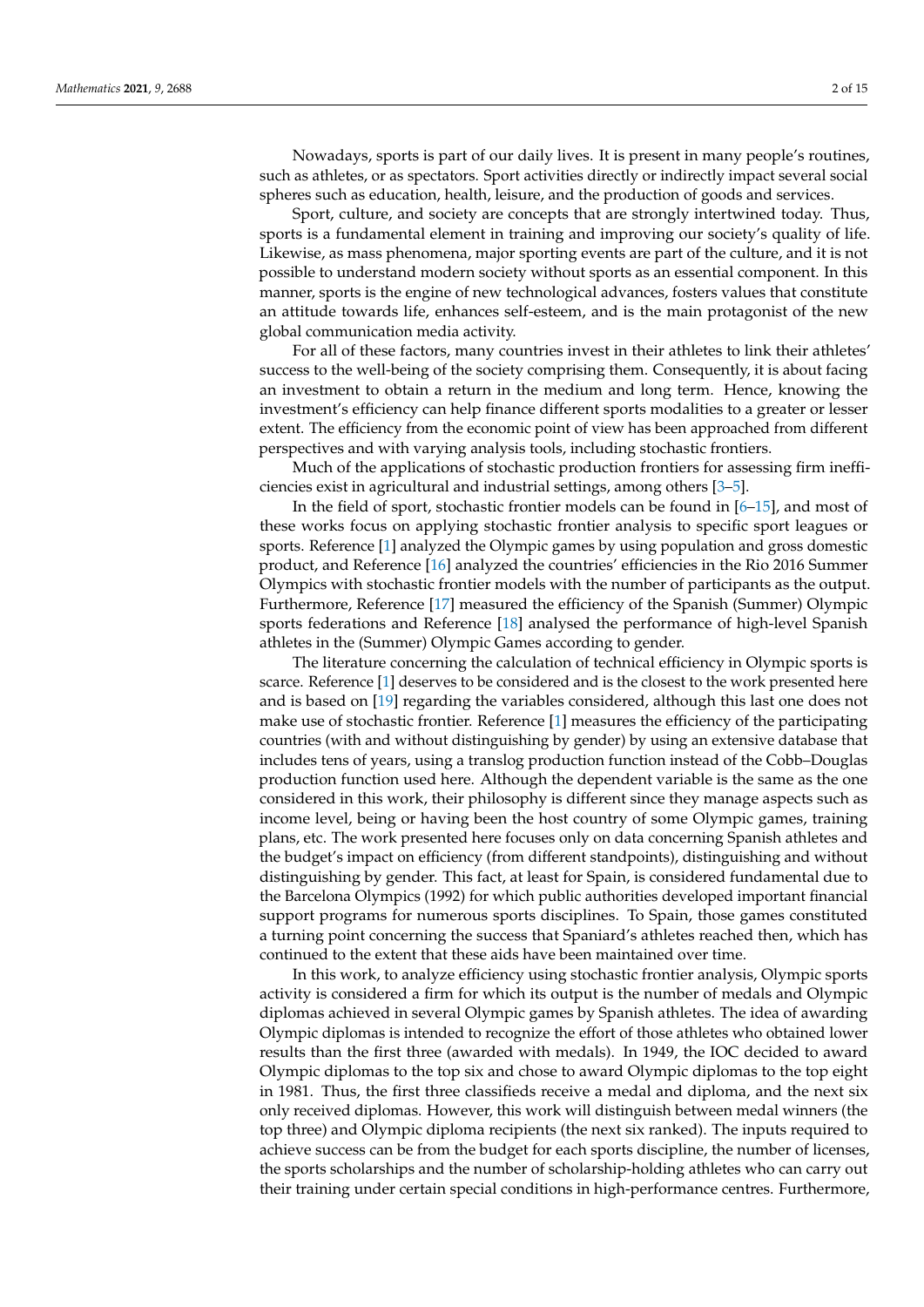we will determine how inputs linked to economic factors or sport factors are involved in the results. Once the inputs are chosen, we will evaluate each discipline's efficiency throughout stochastic frontier analysis. To our knowledge, this approach to study the efficiency in Olympic Games has not been carried out before when disciplines and athletes are considered simultaneously.

The paper is organized in four sections, and this introduction constitutes the first section. Section [2](#page-2-0) introduces the main model used to provide the parameters used to obtain the technical efficiency of the different sport disciplines for the Spanish athletes in the Olympic games. The empirical application is shown in Section [3.](#page-4-0) Finally, the main conclusions drawn from the paper are presented in Section [4.](#page-11-0)

#### <span id="page-2-0"></span>**2. Theoretical Framework**

The stochastic frontier production function was independently proposed by [\[20](#page-13-10)[,21\]](#page-13-11) and is generally used in the economic literature for estimating of technical efficiency of firms. Although the literature existent in this matter is extensive, we recommend [\[22\]](#page-13-12) in order to attain a broad vision about stochastic frontier analysis.

Taken in its entirety, the estimating methods of technical and cost efficiency can be considered either parametric or non-parametric. The first involves the estimation of a stochastic production frontier (SPF) (alternatively, a stochastic cost frontier (SCF)) by assuming an explicit functional form and distribution on the data ([\[3,](#page-13-2)[20,](#page-13-10)[21,](#page-13-11)[23–](#page-13-13)[26\]](#page-14-0), among others), where the output of a firm depends on a set of inputs in addition to inefficiency and random error. The second approach is a linear programming technique of data envelopment analysis (DEA); this is a non-parametric approach that does not impose any assumptions regarding functional form and that does not take into account random error (see for instance, [\[27\]](#page-14-1)). This second technique will not be considered in this work; therefore, no mention will be made of it in the remainder of this paper.

Our primary interest is on the stochastic frontier model in a cross-sectional framework between these two modeling alternatives. The model, in this scenario, can be written as  $y_i = f(x_i; \beta) + v_i \pm u_i$ ,  $i = 1, 2, ..., n$ , where the sign of the last term depends on whether the frontier describes costs (positive) or production (negative). For example, if we suppose that  $f(x_i; \beta)$  takes the form of a log-linear Cobb–Douglas, then the stochastic production frontier (SPF) model can be written as follows:  $\log y_i = \beta_0 + \sum_{j=1}^k \beta_j \log x_{ij} + v_i - u_i$ ,  $i =$ 1, 2, . . . , *n*, where  $\log y_i$  is the natural logarithm of the production of the *i*-th firm;  $\log x_i$ is a *k* × 1 vector of (natural log transformations) input quantities of the *i*-th firm; *β* is a vector of unknown parameters; and the disturbance term  $\varepsilon_i = v_i \pm u_i$  (which is asymmetric) is considered to have two components, one with a strictly non-negative distribution *u<sup>i</sup>* (which is a non-negative component, usually denominated as the inefficiency term) and another with a symmetric distribution *ν<sup>i</sup>* (which is referred to as the idiosyncratic error). This random variable attempts to measure the deviations produced in the final product and is not entirely the producer's responsibility. For example, in the sports scenario, the weather and economic adversities can reduce the budget, and other circumstances, such as the current SARS-CoV-2 pandemic, can affect athletes' training or pure chance can reduce performance and production. Note that *u<sup>i</sup>* measures technical inefficiency because it measures the shortfall of output from its stochastic frontier that provides the maximal possible value. The independence of *ν* and *u* makes it easy to obtain the density of *ε*, which is then used to calculate the model parameters' maximum likelihood estimation. Additionally, it is possible to obtain the conditional density of  $u|\varepsilon$  and  $E(u|\varepsilon)$ . These help as a basis for obtaining estimates for firm-specific inefficiency.

In this respect, distributional assumptions are required for *ν<sup>i</sup>* and *u<sup>i</sup>* . With regard to  $v_i$  and in general, these random variables are expected to be independently and identically distributed (iid) normal distributions,  $N(0, \sigma_v^2)$ . Moreover, in terms of  $u_i$ , several assumptions may be made; for instance, reference [\[21\]](#page-13-11) assigned the exponential distribution to *u<sup>i</sup>* , and reference [\[3\]](#page-13-2) assumed a half-normal distribution, while reference [\[20\]](#page-13-10) considered both distributions. However, since both the half-normal and the exponential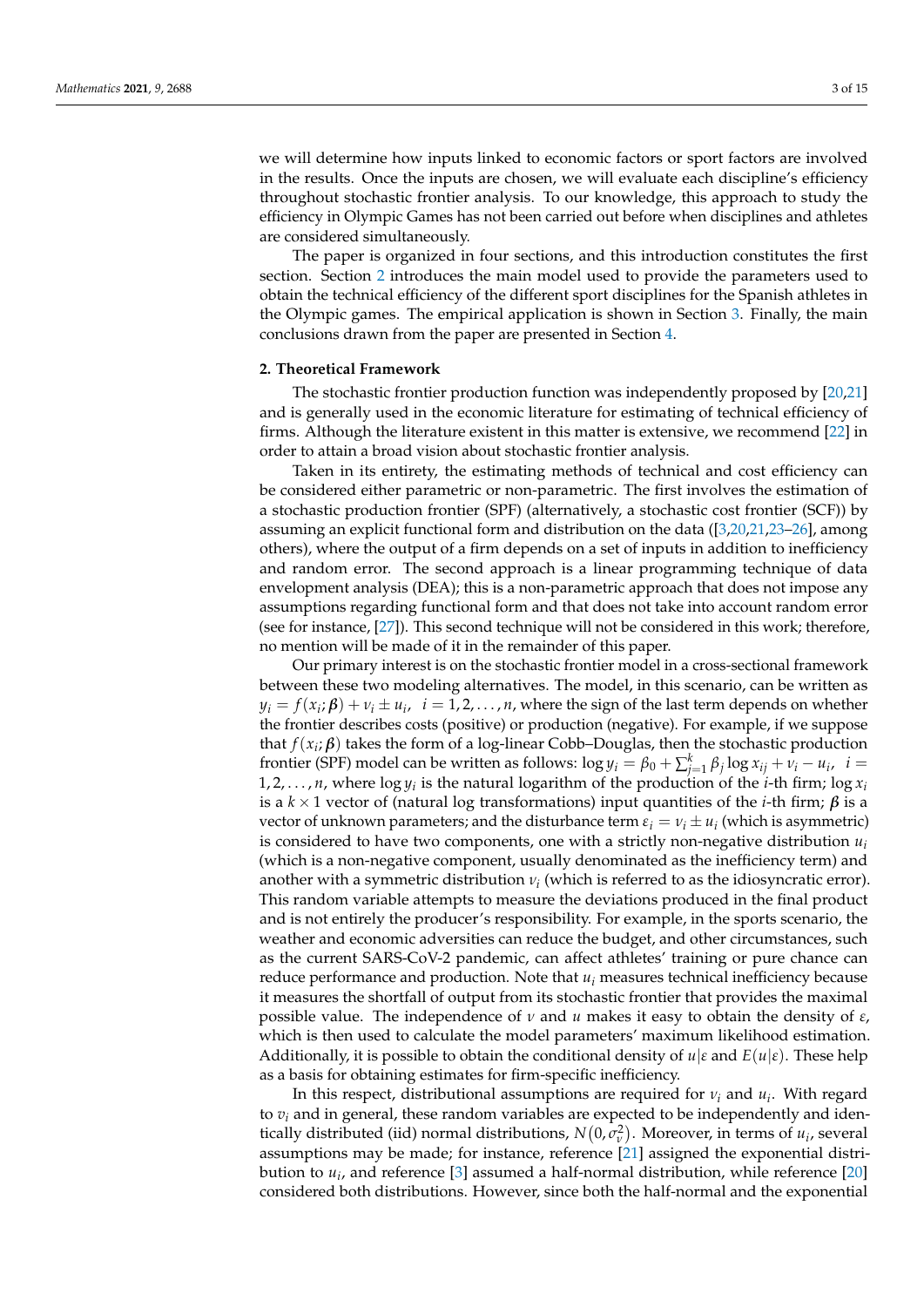distributions are single-parameter specifications with modes at zero, some scepticism has been expressed concerning their generality. Thus, reference [\[28\]](#page-14-2) suggested the truncated normal and gamma distribution for *u<sup>i</sup>* . Reference [\[23,](#page-13-13)[24\]](#page-13-14) proposed gamma distribution, and reference [\[26\]](#page-14-0) suggested the two-parameter gamma density as a more general option.

Recently, other methods of modeling SPF and SCF are based on the dependence of errors terms such as what [\[5](#page-13-3)[,29\]](#page-14-3) performed with copulas and [\[30,](#page-14-4)[31\]](#page-14-5) with closed-form solutions by using bivariate distributions.

We assume here the classical stochastic frontier model with normal and half-normal distributions, which is described by the following stochastic representation: (*i*) The error term,  $v_i$ , is commonly assumed to be independently and identically distributed as  $N(0, \sigma_v^2)$ and pretends to capture the random variation at the output due to factors beyond the control of firms, such as weather, illness, etc. That is,  $v_i \sim \text{iid } N(0, \sigma_v^2)$ ; (*ii*)  $u_i \sim \text{iid}$ are half-normal distributions with parameter  $\sigma_u > 0$ ; and (*iii*)  $u_i$  and  $v_i$  are distributed independently of each other and of the regressors. A few works dealing with breaking the independence hypothesis between the two random variables have appeared in the economic literature (see for instance [\[29–](#page-14-3)[31\]](#page-14-5)). Thus, the probability density functions of  $v_i$ and  $u_i$  are described as follows:

<span id="page-3-0"></span>
$$
f_{\sigma_v}(\nu) = \frac{1}{\sigma_v \sqrt{2\pi}} e^{-\frac{\nu^2}{2\sigma_v^2}}, \qquad (1)
$$

$$
f_{\sigma_u}(u) = \frac{2}{\sigma_u \sqrt{2\pi}} \exp\left\{-\frac{u^2}{2\sigma_u^2}\right\},\tag{2}
$$

where  $-\infty < v < \infty$ ,  $\sigma_v > 0$ ,  $u > 0$  and  $\sigma_u > 0$ .

In this case (see for example [\[22\]](#page-13-12)), we have, by using [\(1\)](#page-3-0) and [\(2\)](#page-3-0), the marginal distribution of *ε* and the conditional distribution of *u* given *ε* are given by the following:

<span id="page-3-1"></span>
$$
f_{\sigma_u,\sigma_v}(\varepsilon) = \frac{2}{\sigma} \phi\left(\frac{\varepsilon}{\sigma}\right) \Phi\left(-\frac{\varepsilon \lambda}{\sigma}\right),\tag{3}
$$

$$
f_{\sigma_u,\sigma_v}(u|\varepsilon) = \frac{1}{\sqrt{2\pi}\sigma_*} \left[1 - \Phi\left(-\frac{\mu_*}{\sigma_*}\right)\right]^{-1} \exp\left\{-\frac{(u-\mu_*)^2}{2\sigma_*^2}\right\},\tag{4}
$$

where  $\sigma = \sqrt{\sigma_u^2 + \sigma_v^2}$ ,  $\lambda = \sigma_u/\sigma_v$ ,  $\mu_* = -\varepsilon \sigma_u^2/\sigma^2$ ,  $\sigma_*^2 = \sigma_u^2 \sigma_v^2/\sigma^2$ , and  $\phi(\cdot)$  and  $\Phi(\cdot)$  are the standard normal cumulative distribution and density functions, respectively.

The marginal  $f(\varepsilon)$  possesses mean and variance given by the following.

$$
E(\varepsilon) = -\sigma_u \sqrt{\frac{2}{\pi}},
$$
  

$$
var(\varepsilon) = \sigma_v^2 + \sigma_u^2 \left(1 - \frac{2}{\pi}\right).
$$

However, to date, the absence of a sufficiently flexible multivariate distribution has made it impossible to obtain full information estimation of multivariate data models.

#### *Specification of the Production Function and Variables*

We will use the classical Cobb–Douglas ([\[22](#page-13-12)[,32\]](#page-14-6), among others) functional form of a production function, which has been widely used in economic literature to represent the relationship of output to inputs. Thus, we estimate a log-linear Cobb–Douglas production function for the *n* pooled non-zero data in all cases without imposing linear homogeneity to the input factors considered. The estimated model is written as follows:

<span id="page-3-2"></span>
$$
\log y_i = \beta_0 + \beta_1 \log x_{1i} + \beta_2 \log x_{2i} + \varepsilon_i, \ \ i = 1, 2, \dots, n,
$$
 (5)

where the variable  $β_0$  is the unknown scalar intercept parameter,  $β_1$  and  $β_2$  are the unknown slope parameters (the output elasticities of the inputs which are considered constants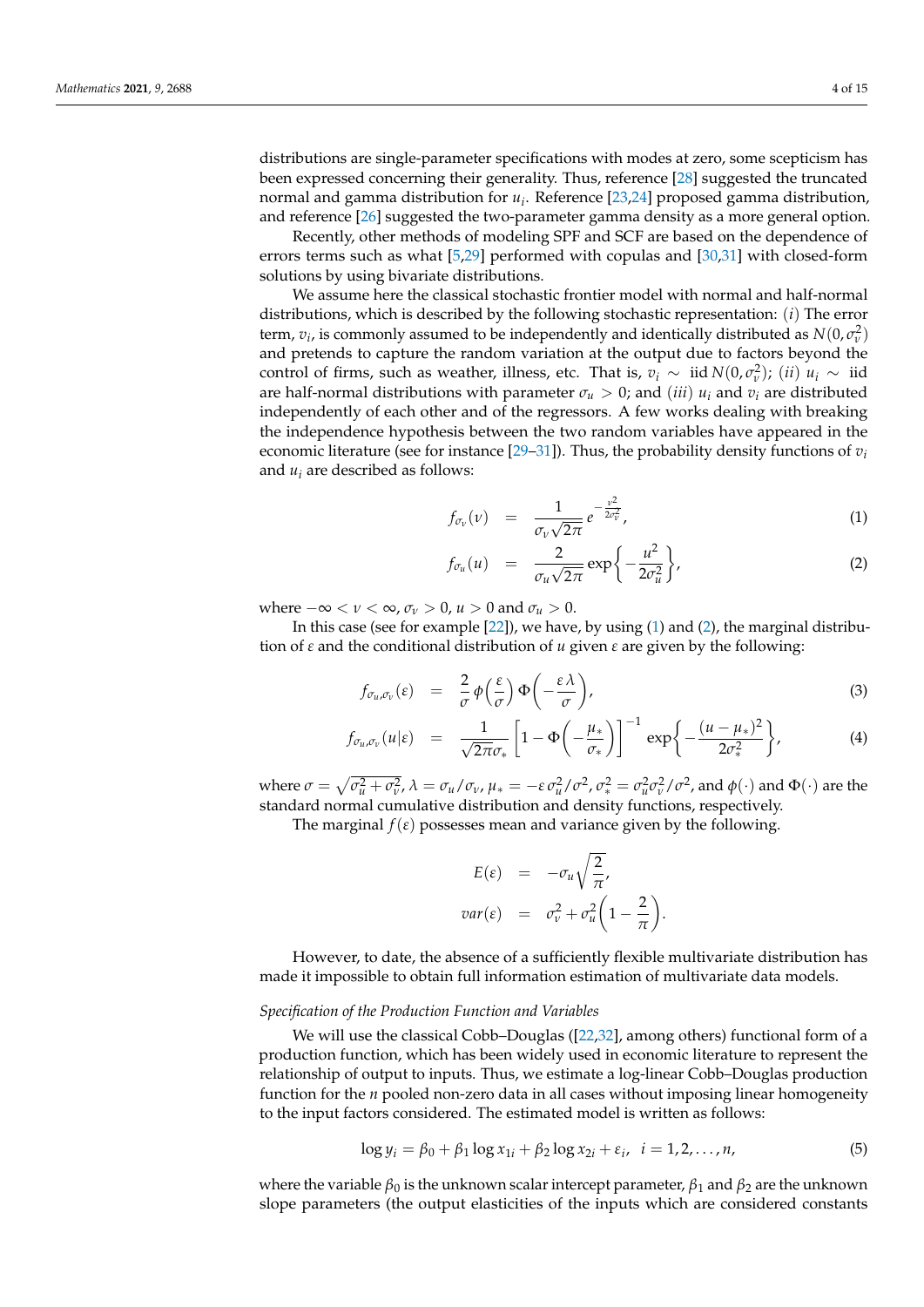determined by available technology),  $\log y_i$  is the natural log-transformed output, and  $\log x_{ii}$  and  $j = 1, 2$  are the natural log-transformed inputs.

In our scenario, the output  $y_i$  is given by the following.

 $y_i$  = medals<sub>*i*</sub> + olympic diplomas<sub>*i*</sub>, *i* = 1, 2, . . . , *n*.

On the other hand, inputs associated with economic factors are considered: The total budget (measured in euros) is the sum of funds assigned by an institution linked to the national government, the Higher Sports Council, and regional federations. Moreover, the scholarships' budget is associated with the ADO program (also measured in euros) and defined by prebeado. On the other hand, among the variables related to athletes, we consider high-level athletes (dan), athletes in high-performance centers (car), and athletes in the ADO program (dado). The number of athletes measures these last three variables. Therefore, we have the following:

> $\bar{x}_{1i}$  = total budget<sub>*i*</sub> + prebeado<sub>*i*</sub></sub>  $\bar{x}_{2i}$  = dan<sub>*i*</sub> + car<sub>*i*</sub> + dado*i*

 $\beta = (\beta_0, \beta_1, \beta_2)$  is a vector of parameters to be estimated.

#### <span id="page-4-0"></span>**3. Empirical Results**

In this section, we use the theoretical developments shown in Section [2](#page-2-0) to estimate the technical efficiency term and the idiosyncratic error of each sport discipline.

#### *3.1. Data*

The data for this paper were obtained from direct correspondence with the Spanish Olympic Committee, COE. They contained information from 2005 to 2016, including the results obtained in the Olympic years for all the Olympic disciplines in which Spanish athletes have participated. Unfortunately, the COVID-19 pandemic frustrated the possibility of having results for the Olympic games 2020. The data collected included the federative licenses by gender, national population of the country by gender, and budged assigned from different sources of funding. We highlight that financial support has been decreasing over the years because companies have reduced their economic aid to the Olympic project. Furthermore, data included information about the number per year and gender of high-level athletes, athletes using high-performance centers, and the number of athletes receiving the different modalities of the ADO program's scholarships. Finally, data about the total number of athletes winning medals, diplomas, and those participating in finals are included. Once all the variables were analyzed for Olympic and non-Olympic years and in all the disciplines, only the budget and the sports scholarships were significant for explaining the output in terms of medals and diplomas. Since the length of the data in the two scenarios considered (all disciplines and Olympic years) do not coincide for all women and men, we show in Table [1](#page-4-1) a summary of them.

<span id="page-4-1"></span>**Table 1.** Summary related to the number of disciplines, the number of observations, and the number of years for the two scenarios considered: Olympic years and all disciplines (in parentheses).

|       | <b>Number of Observations</b> | <b>Number of Disciplines</b> | <b>Number of Years</b> |
|-------|-------------------------------|------------------------------|------------------------|
| All   | 18 (20)                       | 20(41)                       | 4 (12)                 |
| Women | 18(41)                        | 20(18)                       | 4(12)                  |
| Men   | 23(55)                        | 23(23)                       | 4(12)                  |

The descriptive statistics of the data are shown in Tables [2](#page-5-0) and [3](#page-5-1) in which is observed a slight increase in the average of budget and scholarships for the Olympic years.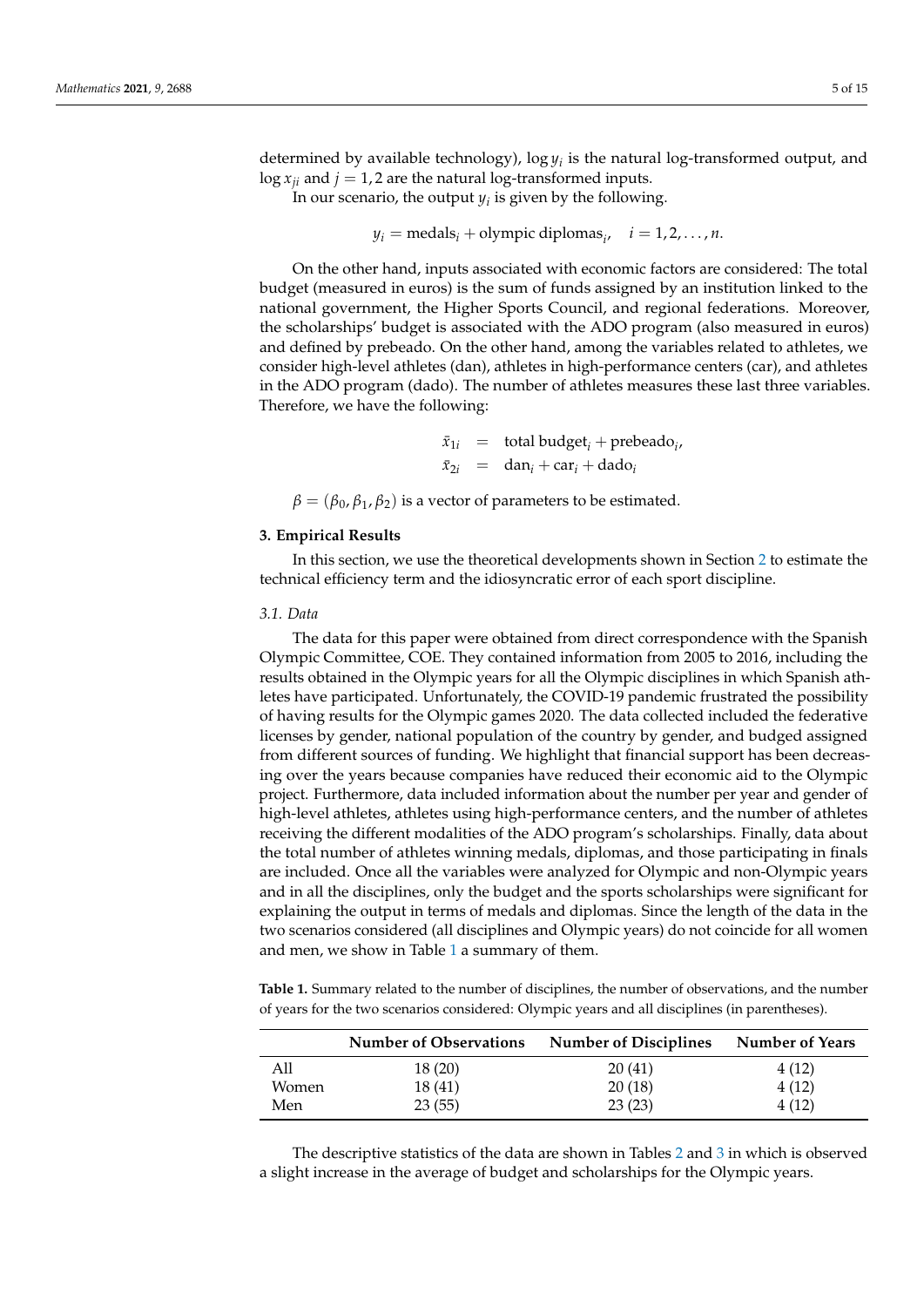| Variable    |       | Mean     | St. Dev. | Min.     | Max.     |
|-------------|-------|----------|----------|----------|----------|
| Output      | All   | 6.82609  | 6.31486  | 1.00     | 21.00    |
|             | Women | 3.40     | 3.13553  | 1.00     | 14.00    |
|             | Men   | 4.94444  | 4.47834  | 1.00     | 16.00    |
| Budget      | All   | 5.1803E6 | 4.9519E6 | 1.0475E6 | 2.2003E7 |
|             | Women | 5.2526E6 | 5.0733E6 | 1.0177E6 | 2.1711E7 |
|             | Men   | 5.8077E6 | 5.2690E6 | 1.0244E6 | 2.1809E7 |
| Scholarship | A11   | 128.123  | 83.3898  | 18.75    | 279.833  |
|             | Women | 55.6208  | 40.4621  | 15.0833  | 161.167  |
|             | Men   | 85.7731  | 54.473   | 15.8333  | 191.167  |

<span id="page-5-0"></span>**Table 2.** Summary of descriptive statistics of data used considering the different disciplines during the period 2005–2016.

It should be observed that as some disciplines are not represented for a given year for women and the same applies to other disciplines for a given year for men, the means are different for all women and men.

<span id="page-5-1"></span>**Table 3.** Summary of descriptive statistics of data used considering the Olympic years 2008, 2012, and 2016.

| Variable    |       | Mean     | St. Dev. | Min.    | Max.     |
|-------------|-------|----------|----------|---------|----------|
| Output      | All   | 2.85455  | 2.35245  | 1.00    | 11.00    |
|             | Women | 1.63415  | 1.27977  | 1.00    | 7.00     |
|             | Men   | 2.17073  | 1.71614  | 1.00    | 8.00     |
| Budget      | All   | 5.8298E6 | 5.4075E6 | 850,761 | 2.5692E7 |
|             | Women | 5.6926E6 | 5.3932E6 | 819,836 | 2.5319E7 |
|             | Men   | 6.4928E6 | 5.8718E6 | 815,986 | 2.5421E7 |
| Scholarship | All   | 149.759  | 88.1322  | 23.5    | 367.5    |
|             | Women | 63.7988  | 44.3893  | 11.75   | 214.25   |
|             | Men   | 93.8902  | 57.1326  | 11.75   | 247.00   |

#### *3.2. Results Based in Ordinary Least Squares and SPF*

The maximum likelihood estimates for the production frontier model assumed and for a sample of *n* data can be obtained by maximizing the log-likelihood function derived from [\(3\)](#page-3-1) and restricted by [\(5\)](#page-3-2). After performing some algebra, it is given by the following.

<span id="page-5-2"></span>
$$
\ell(\sigma_{\nu}, \sigma_{\nu}, \beta) = n(\log 2 - \log \sigma) + \sum_{i=1}^{n} \left[ \log \phi \left( \frac{\varepsilon_{i}}{\sigma} \right) + \log \Phi \left( -\frac{\varepsilon_{i} \lambda}{\sigma} \right) \right].
$$
 (6)

Tables [4](#page-7-0) and [5](#page-7-1) show two estimation methods applied to the data: ordinary least squares (OLS) and maximum likelihood obtained by maximizing directly the expression given in [\(6\)](#page-5-2).

The model was estimated by using maximum likelihood in two stages. Firstly, we have used the simplex method, a search procedure that requires only function evaluations, not derivatives. To apply simplex, OLS initial values are used for *β<sup>i</sup>* parameters and then values for  $\sigma_\nu$  and  $\sigma_u$  are determined. The most important use of simplex is to refine initial estimates before applying one of the derivative-based methods, which are more sensitive to the choice of initial estimates. For all models, we used five iterations in this stage. In the second stage, the BFGS (Broyden, Fletcher, Goldfarb, and Shanno) algorithm was applied to obtain the final estimates of the parameters and the asymptotic variance-covariance matrix estimated by the final iteration of the approximation of the inverse Hessian. Finally, we computed regression standard errors and the covariance matrix, allowing for heteroscedasticity. These computations were performed using RATS software.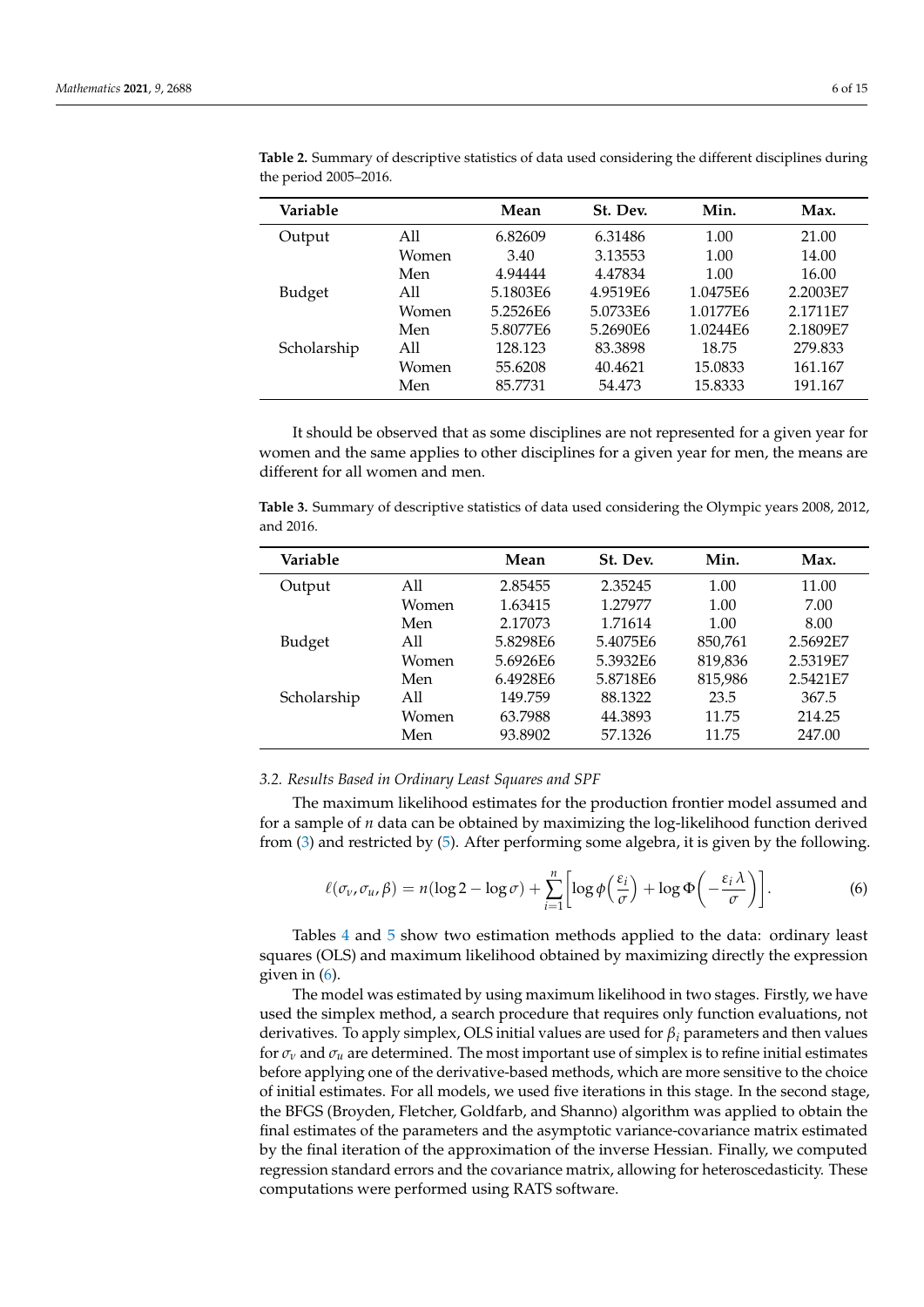In Table [3,](#page-5-1) the data for the different sports have been estimated by considering men and women together. The results show that for the stochastic frontier production model, SFP, all parameters are significant unlike the OLS model, which only detects the constant and the coefficient beta of the input associated with athletes and the elasticity productionsports factor. Furthermore, separately considered by gender, in the SFP, the constant, the elasticity production-economic, the elasticity production-sports,  $\sigma_v$ , and  $\sigma_u$  are significant for women; however, for men, none of them were significant in the models except for *σ<sup>ν</sup>* and  $\sigma_u$  in SFP. In Table [5,](#page-7-1) in which only the Olympic years are included, for the results for men and men and women taken together, all the variables are significant in the SFP model; for women, the production-economic factor is not significant in the SFP nor the OLS model. In the OLS, only the constant and the budget were significant for men and women together; for the rest of the variables and models, none of the variables were significant.

In summary, the results in terms of the sign are the same for both models, OLS and SFP. Let us remember that the most interesting contribution of this last model compared to the first one is the possibility of calculating the efficiency, which is impossible from the OLS model. The signs of the SFP coefficients are as expected. The elasticity for  $x_{1i}$  and  $x_{2i}$ implies that the change in these contributors produce changes in the production-sport in the estimated value for  $\beta_1$  and  $\beta_2$ , respectively. These changes are greater for women than for men in all cases. Then, the model tells us that small input modifications will initially generate a greater output value in the female gender than in the male. The non-significance for the case of the estimated values of the parameters for men, in the case of considering the different sports disciplines (Table [5\)](#page-7-1), leads us to be especially cautious in the efficiency values that are obtained from them and which will be considered in the next subsection.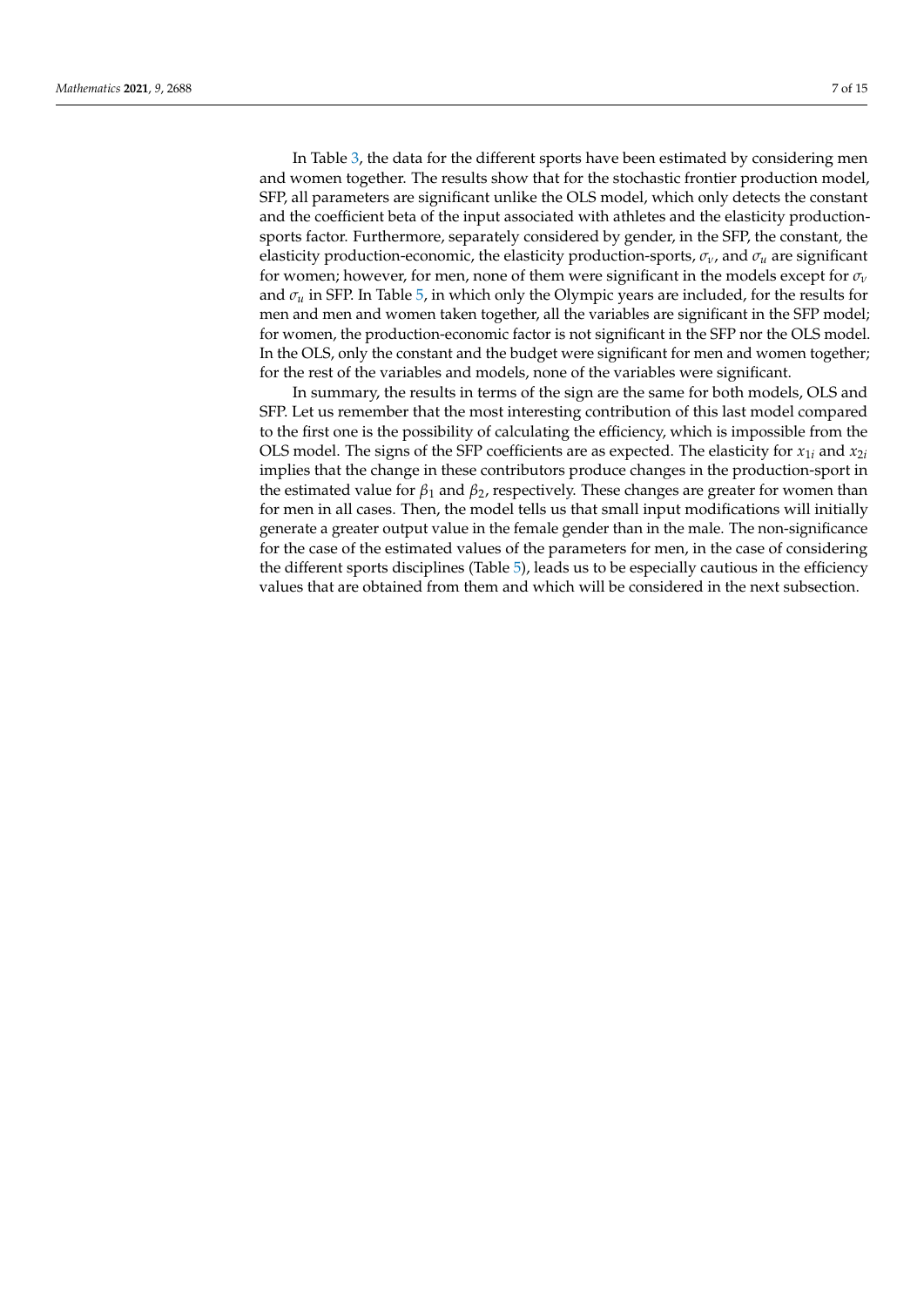|                     | All      |            |          |            |          | Women      |          |            |          | Men        |          |            |  |
|---------------------|----------|------------|----------|------------|----------|------------|----------|------------|----------|------------|----------|------------|--|
|                     |          | <b>OLS</b> |          | <b>SFP</b> |          | <b>OLS</b> |          | <b>SFP</b> |          | <b>OLS</b> |          | <b>SFP</b> |  |
| Variable            | Coeff    | $p$ -Value | Coeff    | $p$ -Value | Coeff    | $p$ -Value | Coeff    | $p$ -Value | Coeff    | $p$ -Value | Coeff    | $p$ -Value |  |
| βo                  | $-6.818$ | 0.038      | $-6.645$ | 0.016      | $-3.708$ | 0.184      | $-2.135$ | < 0.001    | $-3.731$ | 0.281      | $-3.665$ | 0.250      |  |
|                     | 0.348    | 0.149      | 0.394    | 0.059      | 0.182    | 0.375      | 0.078    | < 0.001    | 0.221    | 0.367      | 0.258    | 0.247      |  |
| $\beta_2$           | 0.658    | 0.019      | 0.615    | 0.007      | 0.498    | 0.045      | 0.695    | < 0.001    | 0.387    | 0.140      | 0.388    | 0.088      |  |
| $\sigma_u$          |          |            | 0.142    | 0.002      |          |            | 2.114    | < 0.001    |          |            | 0.208    | 0.009      |  |
| $\sigma_{\nu}$      |          |            | 0.091    | 0.014      |          |            | 0.007    | < 0.001    |          |            | 0.143    | 0.015      |  |
| <b>Observations</b> |          | 23         |          | 23         |          | 20         |          | 20         |          | 18         |          | 18         |  |
| $\ell$ max          |          | $-24.798$  |          | $-24.975$  |          | $-16.365$  |          | $-13.158$  |          | $-18.283$  |          | $-18.806$  |  |

|  |  | Table 4. Estimation of the model considering the different activities in the period 2005–2016. |  |
|--|--|------------------------------------------------------------------------------------------------|--|
|--|--|------------------------------------------------------------------------------------------------|--|

**Table 5.** Estimation of the model considering the olympic years in 2008, 2012, and 2016.

<span id="page-7-1"></span><span id="page-7-0"></span>

|                            | <b>All</b> |            |          |            |          | Women      |          |            | Men      |            |          |            |
|----------------------------|------------|------------|----------|------------|----------|------------|----------|------------|----------|------------|----------|------------|
|                            |            | <b>OLS</b> |          | <b>SFP</b> |          | <b>OLS</b> |          | <b>SFP</b> |          | <b>OLS</b> |          | <b>SFP</b> |
| Variable                   | Coeff      | $p$ -Value | Coeff    | $p$ -Value | Coeff    | $p$ -Value | Coeff    | $p$ -Value | Coeff    | $p$ -Value | Coeff    | $p$ -Value |
| $\beta_0$                  | $-3.887$   | 0.024      | $-4.199$ | 0.026      | $-2.262$ | 0.064      | $-4.032$ | 0.048      | $-1.337$ | 0.480      | $-1.325$ | < 0.001    |
|                            | 0.232      | 0.061      | 0.287    | 0.039      | 0.122    | 0.237      | 0.235    | 0.116      | 0.070    | 0.587      | 0.103    | < 0.001    |
| P2                         | 0.233      | 0.125      | 0.267    | 0.074      | 0.275    | 0.025      | 0.363    | 0.018      | 0.185    | 0.218      | 0.215    | < 0.001    |
| $\sigma_u$                 |            |            | 0.227    | < 0.001    |          |            | 0.373    | < 0.001    |          |            | 0.397    | < 0.001    |
| $\sigma_{\nu}$             |            |            | 0.120    | < 0.001    |          |            | 0.124    | < 0.001    |          |            | 0.243    | < 0.001    |
| <i><b>Observations</b></i> |            | 55         |          | 55         |          | 41         |          | 41         |          | 41         |          | 41         |
| $\iota$ max                |            | $-53.101$  |          | $-54.514$  |          | $-24.566$  |          | $-30.682$  |          | $-37.855$  |          | $-40.295$  |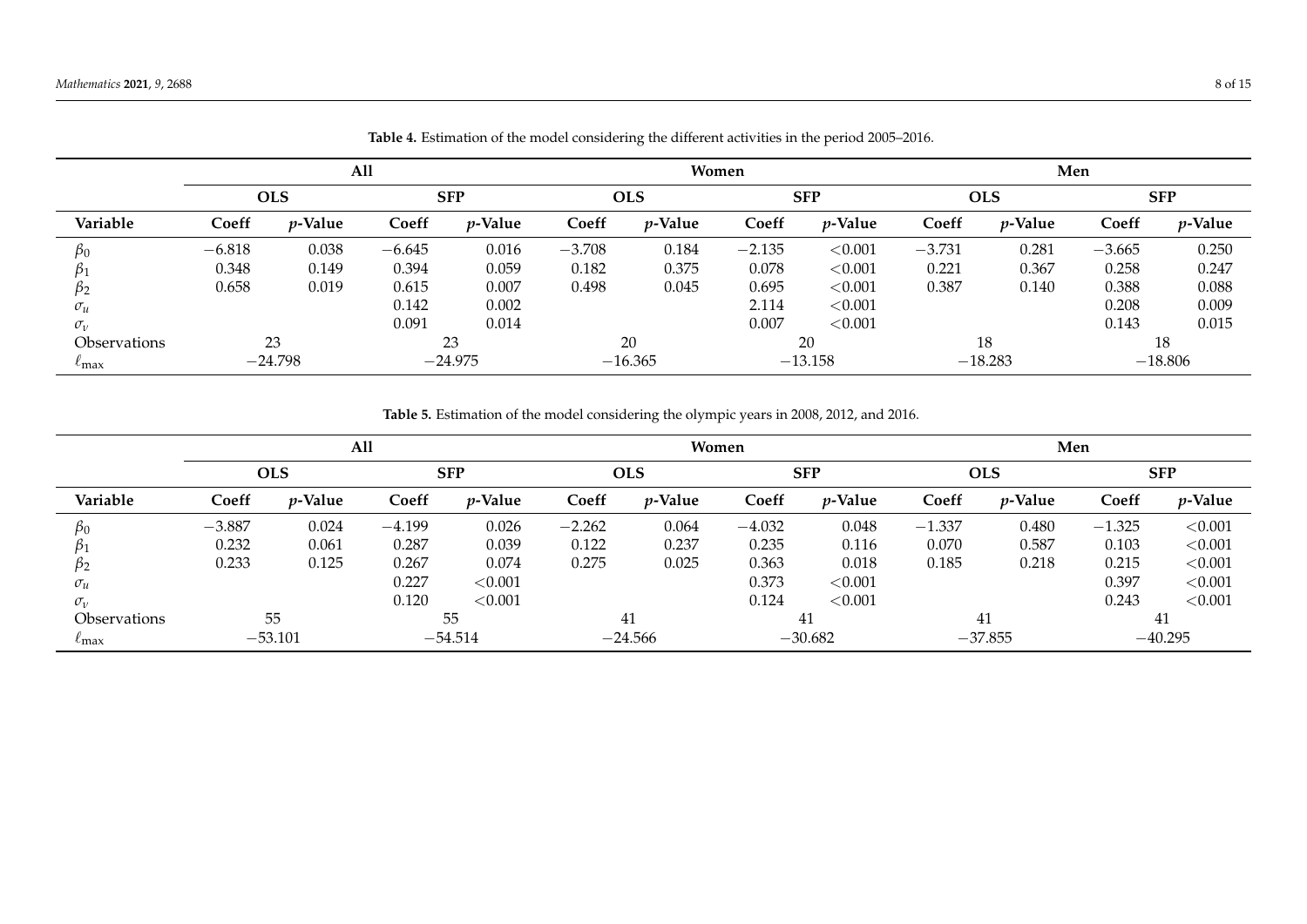### *3.3. Efficiency*

As stated earlier, technical efficiency (TE) of the *i*th sport discipline is calculated from  $TE_i = E[exp(-u_i|\varepsilon_i)], i = 1, 2, ..., n$ , where the expectation is taken with respect to [\(4\)](#page-3-1) and results in the following.

$$
TE_i = \frac{1 - \Phi(\sigma_* - \mu_{*_i}/\sigma_*)}{1 - \Phi(-\mu_{*_i}/\sigma_*)} \exp\left(-\mu_{*_i} + \frac{\sigma_*^2}{2}\right), \quad i = 1, 2, ..., n.
$$

Thus, it is calculated using the conditional expectation  $E[\exp(-u_i|\varepsilon_i)]$ , conditioned on the composed error  $(u_i = v_i - \varepsilon_i)$ , and evaluated using the estimated parameters presented in Tables [4](#page-7-0) and [5.](#page-7-1)

Regarding technical efficiencies, based on Tables [4](#page-7-0) and [5,](#page-7-1) they have been calculated for all sports over the period 2005–2016 and all sports in the Olympic years. The results are shown in Table [6](#page-9-0) (see also Figure [1\)](#page-9-1) and Table [7](#page-10-0) (see also Figures [2](#page-10-1)[–4\)](#page-11-1), respectively. It can be observed that when men and women are considered together, and all disciplines are analyzed; the most efficient sports are cycling, weightlifting, canoeing, Taekwondo, and tennis over the entire period. By gender, cycling, canoeing, and Taekwondo are more efficient in men, however, women show high efficiency in weightlifting. In tennis, both men and women show high technical efficiency concerning the inputs, although a slight difference in favour of women is observed. When considering the Olympic years, more sports are incorporated but not in all the Olympics Games, for example, athletics in 2008 for both men and women and cycling in 2008 and 2016 for men. Judo also appeared in 2008 and swimming in 2012 and 2016, and all three were for women. On the other hand, only canoeing shows high technical efficiency in all the Olympic years considered including 2008, 2012, and 2016 and only for men. Finally, tennis in 2016 appears when men and women are considered together and is closer to maximum efficiency level in men's case. The fact that tennis is close to maximum efficiency coincides with what was stated by [\[17\]](#page-13-7), and it could be related to the greater participation of tennis players in international competitions and, therefore, related to the more extensive options to increase their performance. For a complete analysis of the performance by gender among high-level Spanish athletes in the Olympic Games, refer to [\[18\]](#page-13-8). furthermore, it is remarkable that sports such as basketball, handball, hockey, and rugby show low efficiency over the peirod of 2005–2016 and also for the Olympic years. None of the team sports were close to the efficiency border. A possible explanation could be related to the more professional character of these sports, mainly basketball and handball. The inputs such as scholarships or the ADO program for these sports may have less weight. However, Spain has had a good performance in terms of results for these sports. Moreover, Spain traditionally has consistently performed better in individual sports than in team sports. Until 2016, of all the medals obtained by the Spanish Olympic team, only 13.33% corresponded to team sports (with a participation of 33%) [\[33\]](#page-14-7).

| Activity         | <b>Technical Efficiency</b> |          |          |  |  |  |  |
|------------------|-----------------------------|----------|----------|--|--|--|--|
|                  | A11                         | Women    | Men      |  |  |  |  |
| <b>Athletics</b> | 0.782416                    | 0.884518 | 0.812310 |  |  |  |  |
| Badminton        | 0.391189                    | 0.323748 |          |  |  |  |  |
| Basketball       | 0.283643                    | 0.151754 | 0.378020 |  |  |  |  |
| Handball         | 0.361354                    | 0.247878 | 0.344449 |  |  |  |  |
| Boxing           | 0.646577                    |          | 0.512122 |  |  |  |  |
| Cycling          | 0.983386                    | 0.533028 | 0.971078 |  |  |  |  |
| Fencing          | 0.560248                    |          | 0.567740 |  |  |  |  |
| Gymnastics       | 0.802922                    | 0.563483 | 0.631612 |  |  |  |  |
| Golf             | 0.422304                    |          | 0.543999 |  |  |  |  |

**Table 6.** Technical efficiency for all, women, and men (period 2005–2016) based on data provided in Table [4.](#page-7-0)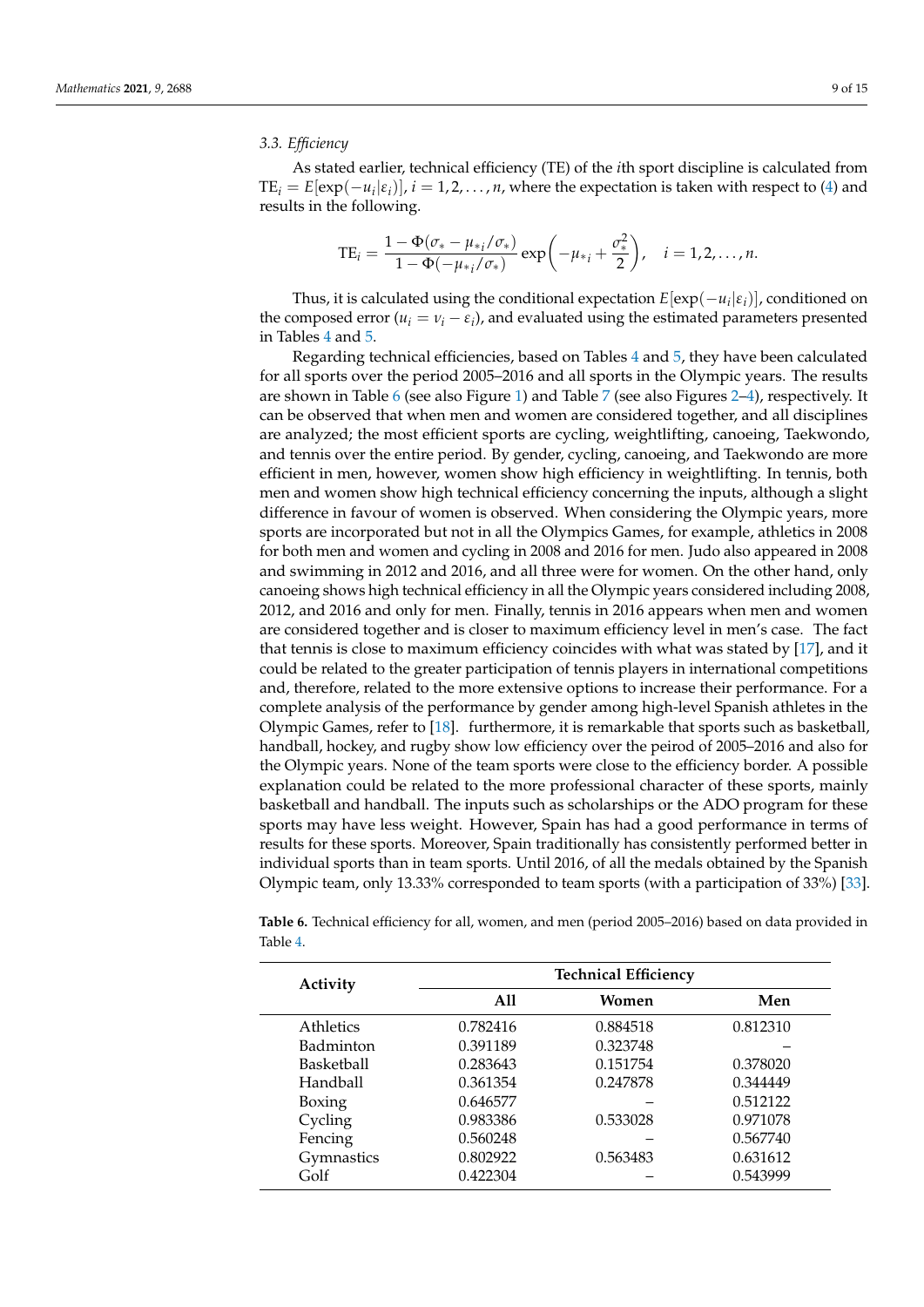| Activity         | <b>Technical Efficiency</b> |          |          |  |  |  |  |
|------------------|-----------------------------|----------|----------|--|--|--|--|
|                  | All                         | Women    | Men      |  |  |  |  |
| Weightlifting    | 0.979878                    | 0.990768 | 0.691763 |  |  |  |  |
| Riding           | 0.416264                    | 0.575962 |          |  |  |  |  |
| Hockey           | 0.504114                    | 0.208556 | 0.528050 |  |  |  |  |
| Judo             | 0.672335                    | 0.746668 | 0.286504 |  |  |  |  |
| Olympic fight    | 0.461873                    | 0.497380 |          |  |  |  |  |
| Swimming         | 0.895400                    | 0.991153 | 0.637816 |  |  |  |  |
| Canoeing         | 0.973994                    | 0.698471 | 0.963571 |  |  |  |  |
| Rowing           | 0.273845                    | 0.401059 |          |  |  |  |  |
| Rugby            | 0.274858                    | 0.215614 |          |  |  |  |  |
| Taekwondo        | 0.921492                    | 0.336206 | 0.888649 |  |  |  |  |
| Tennis           | 0.987016                    | 0.990418 | 0.967453 |  |  |  |  |
| Olympic shot     | 0.716979                    | 0.722084 | 0.545806 |  |  |  |  |
| Triathlon        | 0.824645                    | 0.289365 | 0.790250 |  |  |  |  |
| Sailing          | 0.645490                    | 0.629250 | 0.531064 |  |  |  |  |
| Mean             | 0.642705                    | 0.549868 | 0.644014 |  |  |  |  |
| Stand. Deviation | 0.250963                    | 0.277259 | 0.214627 |  |  |  |  |
| min              | 0.273845                    | 0.151754 | 0.286504 |  |  |  |  |
| max              | 0.987016                    | 0.991153 | 0.971078 |  |  |  |  |
| Observations     | 23                          | 20       | 18       |  |  |  |  |

<span id="page-9-0"></span>**Table 6.** *Cont.*

<span id="page-9-1"></span>

**Figure 1.** Technical efficiency in the period 2005–2016.

In all the cases, the signs of the coefficients of the stochastic frontier are as expected, and they are, in general, significant. The coefficient of the scholarships also indicates that the value of output has trended upwards more than it did for budget input, except for the case in which only the Olympic years are considered  $\sum_{j=1}^{2} \beta_j < 1$  (see Tables [4](#page-7-0) and [5\)](#page-7-1). As it is well known, returns to scale are concerned with changes in the output due to a proportional change in the inputs.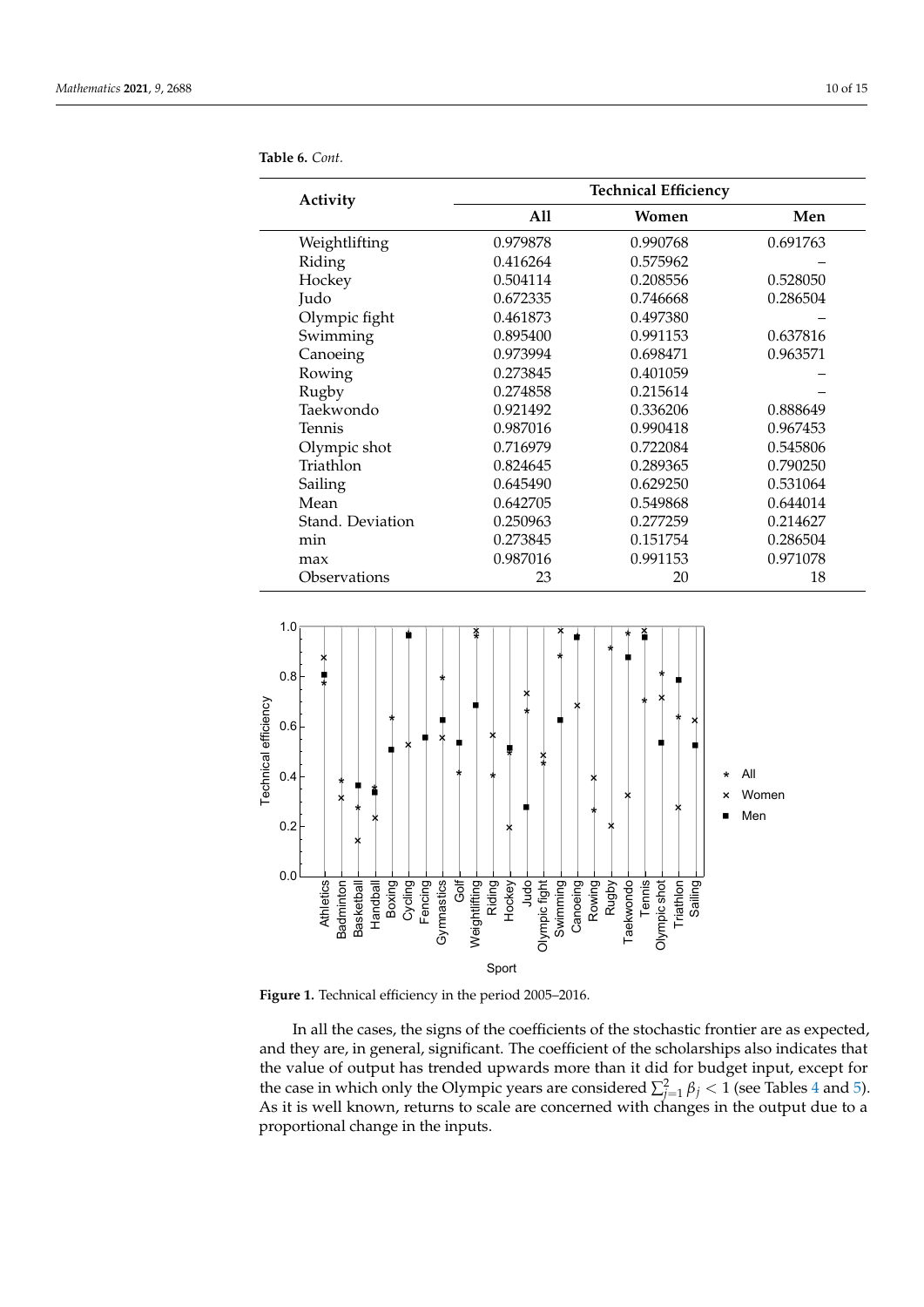**Table 7.** Technical efficiency for all, women, and men (2008, 2012, and 2016) based on data provided in Table [5.](#page-7-1)

<span id="page-10-0"></span>

|                  | Olympic |          | <b>Technical Efficiency</b> |                          |               | Olympic |          | <b>Technical Efficiency</b> |          |  |
|------------------|---------|----------|-----------------------------|--------------------------|---------------|---------|----------|-----------------------------|----------|--|
| Activity         | Year    | All      | Women                       | Men                      | Activity      | Year    | A11      | Women                       | Men      |  |
| Athletics        | 2008    | 0.967700 | 0.943627                    | 0.903890                 | Olympic fight | 2008    | 0.473082 | 0.716555                    |          |  |
| Athletics        | 2012    | 0.564079 | 0.453555                    | 0.556118                 | Olympic fight | 2012    | 0.417279 | 0.607966                    |          |  |
| Athletics        | 2016    | 0.679842 | 0.529508                    | 0.599059                 | Swimming      | 2008    | 0.710183 | 0.491673                    | 0.648335 |  |
| Badminton        | 2016    | 0.419871 | 0.529054                    | $\overline{a}$           | Swimming      | 2012    | 0.960945 | 0.972782                    | 0.396360 |  |
| Basketball       | 2008    | 0.360631 | 0.239576                    | 0.385449                 | Swimming      | 2016    | 0.924073 | 0.904482                    | 0.613924 |  |
| Basketball       | 2012    | 0.192984 | $\overline{\phantom{0}}$    | 0.359248                 | Canoeing      | 2008    | 0.942985 | 0.542338                    | 0.879786 |  |
| Basketball       | 2016    | 0.305922 | 0.199187                    | 0.342397                 | Canoeing      | 2012    | 0.966052 | 0.660461                    | 0.909266 |  |
| Handball         | 2008    | 0.291260 | $\overline{\phantom{0}}$    | 0.425394                 | Canoeing      | 2016    | 0.969220 | 0.666904                    | 0.910321 |  |
| Handball         | 2012    | 0.433781 | 0.301475                    | 0.395948                 | Rowing        | 2016    | 0.399509 | 0.721855                    |          |  |
| Handball         | 2016    | 0.232063 | 0.305573                    | $\qquad \qquad -$        | Rugby         | 2016    | 0.325920 | 0.397904                    |          |  |
| Boxing           | 2016    | 0.634711 | $\overline{\phantom{0}}$    | 0.594975                 | Taekwondo     | 2008    | 0.401910 | $\overline{\phantom{0}}$    | 0.486333 |  |
| Cycling          | 2008    | 0.982030 | 0.576432                    | 0.944690                 | Taekwondo     | 2012    | 0.863927 | 0.475890                    | 0.740656 |  |
| Cycling          | 2012    | 0.708268 | $\overline{\phantom{0}}$    | 0.809970                 | Taekwondo     | 2016    | 0.853728 | 0.468828                    | 0.729592 |  |
| Cycling          | 2016    | 0.943104 | 0.507327                    | 0.877068                 | Tennis        | 2008    | 0.693408 | 0.604151                    | 0.557284 |  |
| Fencing          | 2008    | 0.715584 | $\overline{\phantom{0}}$    | 0.753905                 | Tennis        | 2012    | 0.796642 | $\overline{\phantom{0}}$    | 0.883613 |  |
| Gymnastics       | 2008    | 0.745366 | 0.365598                    | 0.733853                 | Tennis        | 2016    | 0.975205 | 0.889044                    | 0.914704 |  |
| Gymnastics       | 2012    | 0.561947 | 0.421137                    | 0.442855                 | Olympic shot  | 2008    | 0.367070 | $\overline{\phantom{0}}$    | 0.462580 |  |
| Gymnastics       | 2016    | 0.605717 | 0.760445                    | $\qquad \qquad -$        | Olympic shot  | 2012    | 0.755608 | 0.486301                    | 0.678779 |  |
| Golf             | 2016    | 0.513099 | $\overline{\phantom{0}}$    | 0.738237                 | Olympic shot  | 2016    | 0.533918 | 0.862096                    |          |  |
| Weightlifting    | 2008    | 0.523615 | 0.741692                    | $\overline{\phantom{0}}$ | Triathlon     | 2008    | 0.737580 | $\qquad \qquad -$           | 0.779243 |  |
| Weightlifting    | 2012    | 0.840051 | 0.713533                    | 0.532196                 | Triathlon     | 2012    | 0.646872 | 0.581939                    | 0.463382 |  |
| Weightlifting    | 2016    | 0.897583 | 0.766744                    | 0.568682                 | Triathlon     | 2016    | 0.365899 | $\qquad \qquad -$           | 0.449392 |  |
| Riding           | 2012    | 0.350499 | 0.511124                    | $\overline{\phantom{0}}$ | Sailing       | 2008    | 0.858584 | 0.427862                    | 0.807038 |  |
| Riding           | 2016    | 0.329976 | 0.447701                    | $\qquad \qquad -$        | Sailing       | 2012    | 0.590403 | 0.615145                    | 0.361219 |  |
| Hockey           | 2008    | 0.508449 | $\qquad \qquad -$           | 0.417344                 | Sailing       | 2016    | 0.452861 | 0.635786                    |          |  |
| Hockey           | 2012    | 0.295025 | $\overline{\phantom{0}}$    | 0.409758                 |               |         |          |                             |          |  |
| Hockey           | 2016    | 0.546375 | 0.371204                    | 0.418345                 |               |         |          |                             |          |  |
| Judo             | 2008    | 0.831372 | 0.960265                    |                          |               |         |          |                             |          |  |
| Judo             | 2012    | 0.327100 | $\overline{\phantom{0}}$    | 0.439772                 |               |         |          |                             |          |  |
| Judo             | 2016    | 0.355531 | 0.492962                    |                          |               |         |          |                             |          |  |
| Mean             |         |          |                             |                          |               |         | 0.611753 | 0.582139                    | 0.617584 |  |
| Stand. Deviation |         |          |                             |                          |               |         | 0.237419 | 0.197709                    | 0.195349 |  |
| min              |         |          |                             |                          |               |         | 0.192984 | 0.199187                    | 0.342397 |  |
| max              |         |          |                             |                          |               |         | 0.98203  | 0.972782                    | 0.944690 |  |
| Observations     |         |          |                             |                          |               |         | 55       | 41                          | 41       |  |

<span id="page-10-1"></span>

**Figure 2.** Technical efficiency (Olympic year 2008).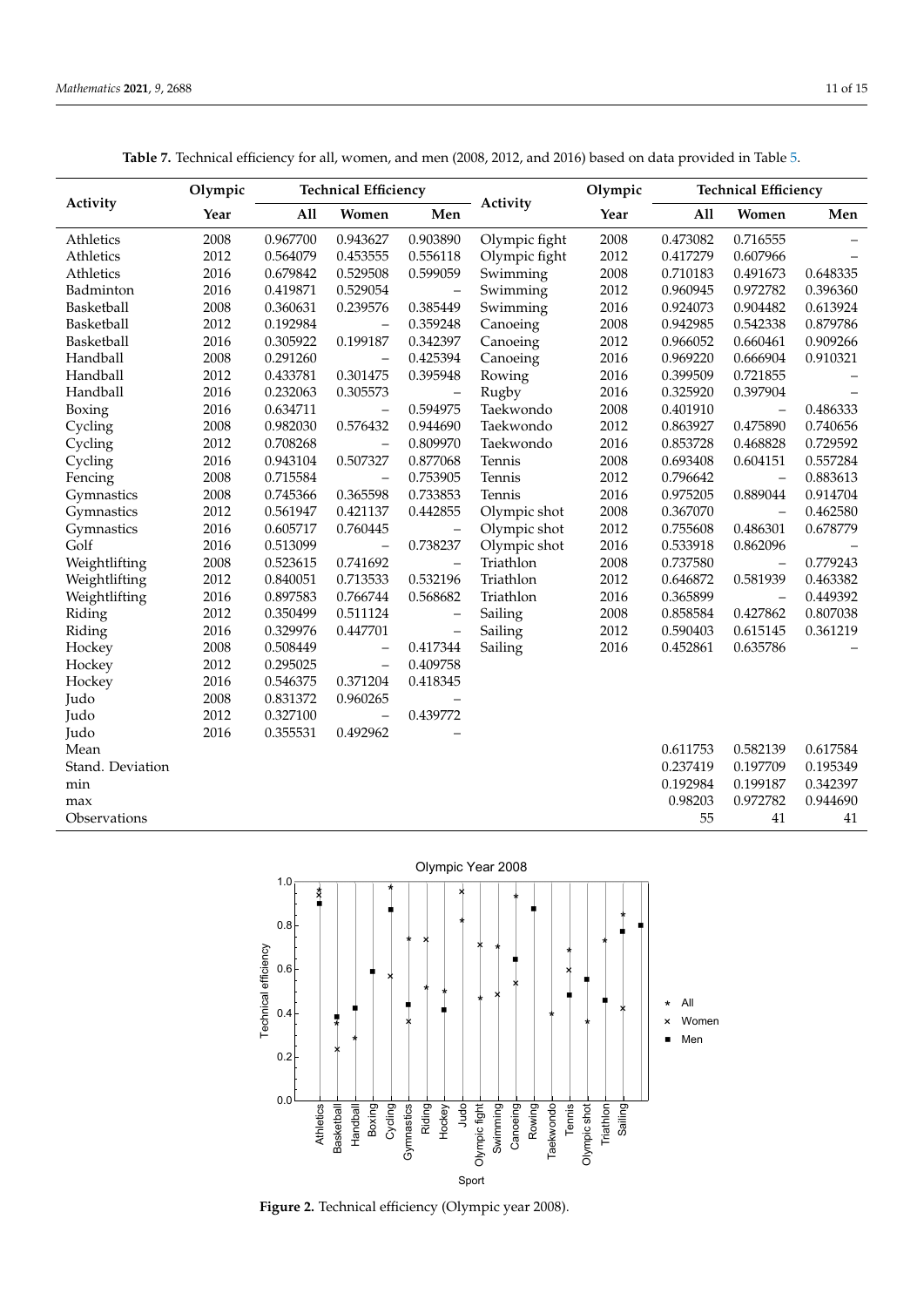

**Figure 3.** Technical efficiency (Olympic year 2012).

<span id="page-11-1"></span>

**Figure 4.** Technical efficiency (Olympic year 2016).

#### <span id="page-11-0"></span>**4. Conclusions and Future Research**

In this work, a stochastic frontier analysis has been carried out to study the technical efficiency of high-level sport in Spain by assuming a Cobb–Douglas function. We have taken as inputs the investment, via national and regional budgets, and the scholarships assigned to athletes in the different modalities through the ADO program, established before the celebration of the Olympic games held in Barcelona and which has been maintained subsequently for the other games. It has also been used as inputs in the number of athletes to whom the budgets and scholarships are intended for and is differentiated between highlevel athletes, athletes who receive ADO scholarships, and athletes in high-performance centers. The results in terms of medals and diplomas obtained by the athletes show that, when the Cobb–Douglas function is used in the SPF, the *β* parameters can be interpreted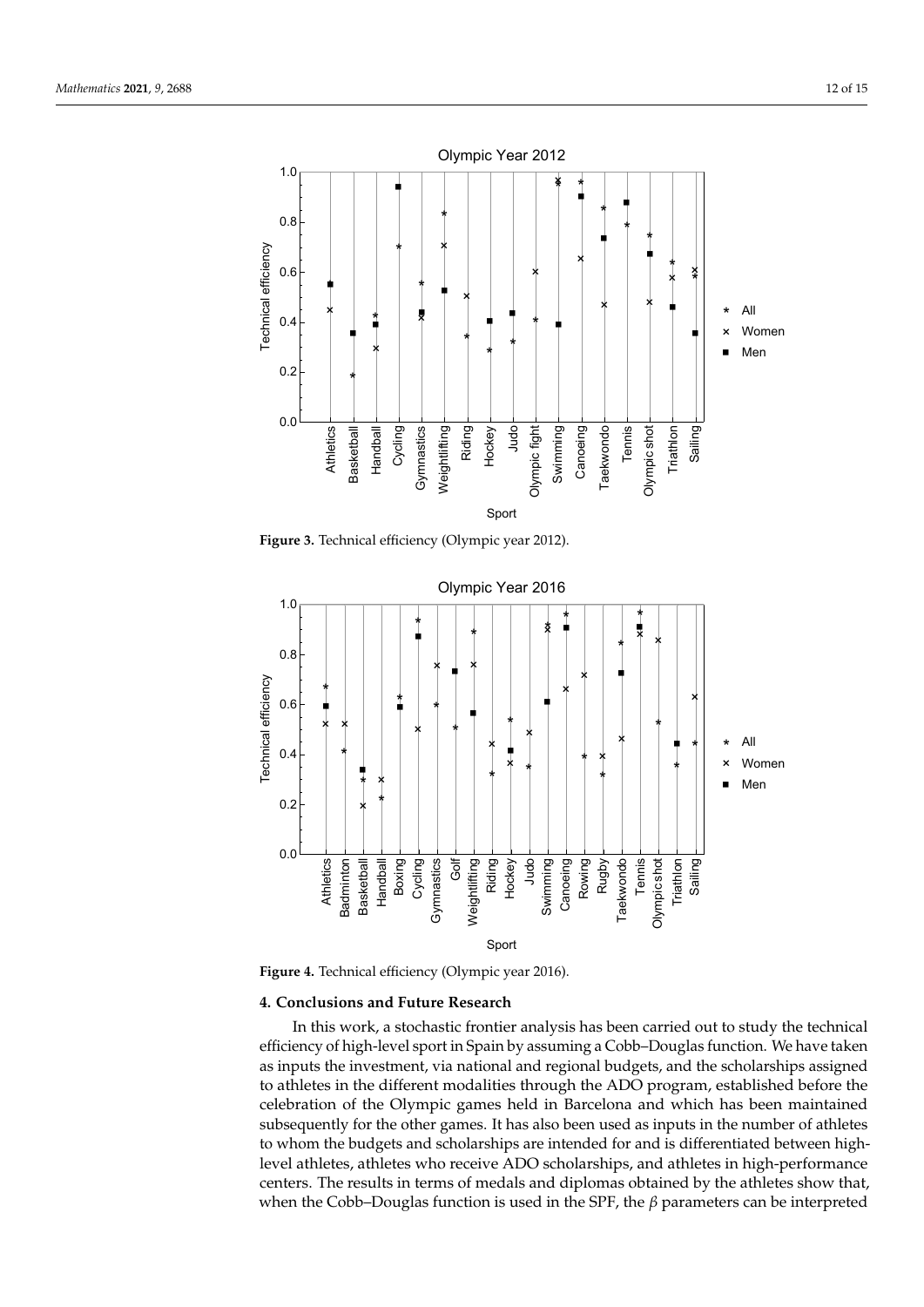as both inputs' elasticities. The elasticity coefficients are all positive, so the exogenous variables, economic allocation via budgets and scholarships, and sports factors associated with top athletes positively affect the output. Moreover, it is also appreciated that the factors linked to athletes positively impact sport results, medals, and diplomas and are larger than the economic factors.

When all activities are considered over the period 2005–2016, sporting factors have a more significant impact on output than when only the Olympic years are considered. They have a greater weight when athletes (men and women) are considered together or when women were considered separately. They have less impact on the output if the PRO-athletes are only men. In the Olympic years, the contribution to output between economic and sporting factors is slightly superior than the elasticity production-sports when athletes' genders are separately considered. Concerning the stochastic frontier model, the parameters' estimates had a relatively good fit. The likelihood ratio test for the *σ<sup>ν</sup>* and  $\sigma_u$  coefficients shows that it is significantly different from zero, thus increasing the credibility of the SFP model's estimation. All coefficients are significant, with the expected signs, and the efficiency parameter remains significantly different from zero.

On the other hand, for all sports modalities in non-Olympic years, the sum of the parameters *β<sup>i</sup>* considering the set of athletes, men, and women is slightly higher than unity. In such a case, it would imply increasing returns to scale, i.e., the performance in the production of medals and diplomas will be more than proportional to the effort of capital endowments via budget. However, when the Olympic years are taken or activities separated by men and women are considered, the sum of the parameters *β<sup>i</sup>* is always less than unity. Such a case implies diminishing returns to scale, which means that for double budgetary efforts and athletes' level, the returns in sports results would increase in a lower proportion than the inputs used.

In both cases, the individual practice sports show higher efficiency for all sports modalities from 2005 to 2016 and for the Olympic years 2008–2012 and 2016. Thus, cycling, canoeing, and tennis are the most efficient sports. However, athletics was closer to maximum efficiency only in the 2008 Olympic year; instead, the rest of the Olympic years is far from the border. What is noteworthy to highlight is that the national budget and scholarships were reduced relative to this sport by 37% and 33%, respectively, between 2008 and 2016.

Since 1992, Spanish sport has made significant progress, and this is mainly due to the support of business corporations financing athletes, ensuring their preparation in the different Olympic cycles, and ensuring that sports preparation had the highest possible efficiency during the Olympic Games. However, this financial support has decreased over the years mainly because companies have reduced their economic aid to the Olympic project. Consequently, Spanish sport must find resources in the future so that athletes can continue training and competing at the highest level and so that they can maintain the sporting level that they have achieved over the last decades.

Studies on stochastic frontiers in Olympic performance are not intended to explain by themselves the causes of sporting success in a country. Still, they are a tool available for lawmakers and sport managers in organizing national sports systems and optimizing resources for high-level sport. Reference [\[34\]](#page-14-8) stated that the analysis of sports success as a practical problem is so complex that it hardly can be explained solely with a mathematical model.

To conclude, considering the lack of efficiency analysis not at the country level but at the athlete level, it would be interesting to carry out future research focused on taking data for athletes worldwide by countries and Olympic specialties in order to compare results with those found here. Due to the fact that the Olympic movement is a global phenomenon involving thousands of athletes of all nationalities, more studies at the national level are needed to foster cross-country analysis and, thus, a better understanding of the factors that result in sporting success.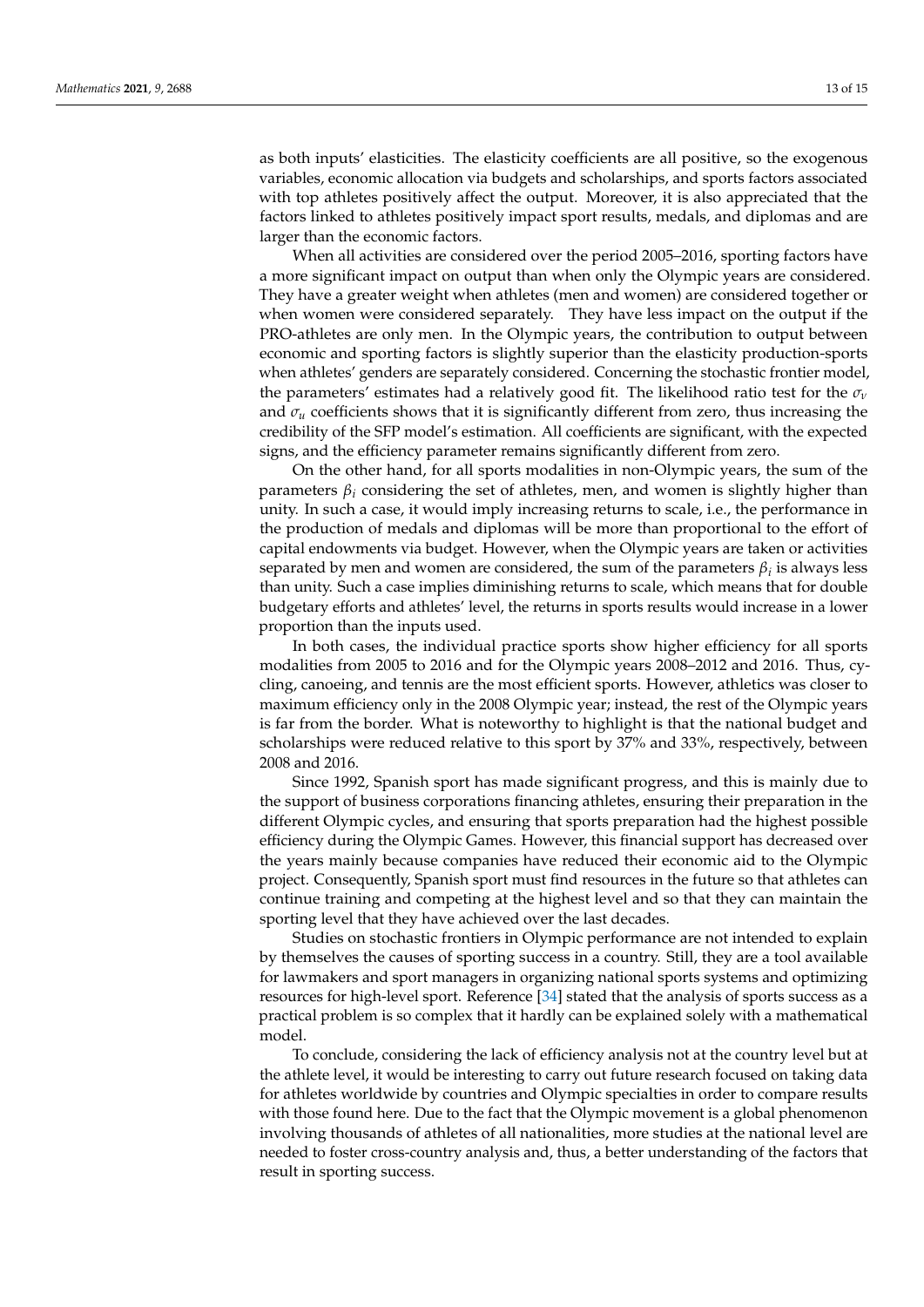**Author Contributions:** Conceptualization, E.G.-D.; formal analysis, E.G.-D., N.D.-C., A.L.-A. and M.J.M.P.; investigation, E.G.-D., N.D.-C., A.L.-A. and M.J.M.P.; methodology, E.G.-D. and N.D.-C.; software, E.G.-D.; supervision, E.G.-D., N.D.-C., A.L.-A. and M.J.M.P.; validation, E.G.-D., N.D.-C., A.L.-A. and M.J.M.P. All of the authors contributed significantly to this research article. All authors have read and agreed to the published version of the manuscript.

**Funding:** The authors thank the Ministerio de Economía y Competitividad, Spain (project partially funded by grant ECO2017-85577-P), for the partial support of this work for Emilio Gómez-Déniz and Plan Nacional Ministerio Ciencia e Innovación by grant PID2019-105428RB-I00 for the partial support for María José Martínez-Patiño.

**Institutional Review Board Statement:** Not applicable.

**Informed Consent Statement:** Not applicable.

**Data Availability Statement:** Not applicable.

**Conflicts of Interest:** The authors declare no conflicts of interest.

#### **References**

- <span id="page-13-0"></span>1. Rathke, A.; Woitek, U. Economics and the summer olympics. An efficiency analysis. *J. Sports Econ.* **2008**, *9*, 520–537. [\[CrossRef\]](http://doi.org/10.1177/1527002507313743)
- <span id="page-13-1"></span>2. Leiva, A.; Sánchez, A.; Martínez, M.J. Impact analysis of ADO plan in the Spanish Olympic Results. *Revista Internacional de Medicina y Ciencias de la Actividad Física y el Deporte* **2021**, *21*, 535–560. [\[CrossRef\]](http://dx.doi.org/10.1177/1527002507313743)
- <span id="page-13-2"></span>3. Battese, G.; Corra, G. Estimation of a production frontier model: With application to the pastoral zone of eastern australia. *Aust. J. Agric. Econ.* **1977**, *21*, 169–179.
- 4. Battese, G.; Coelli, T. Prediction of firm-level technical efficiencies with a generalized frontier production function and panel data. *J. Econom.* **1988**, *38*, 387–399. [\[CrossRef\]](http://dx.doi.org/10.1111/j.1467-8489.1977.tb00204.x)
- <span id="page-13-3"></span>5. Wiboonpongse, A.; Liu, J.; Sriboonchitta, S.; Denoeux, T. Modeling dependence between error components of the stochastic frontier model using copula: Application to intercrop coffee production in Northern Thailand. *Int. J. Approx. Reason.* **2015**, *65*, 34–44. [\[CrossRef\]](http://dx.doi.org/10.1016/0304-4076(88)90053-X)
- <span id="page-13-4"></span>6. Barros, C.; Leach, S. Technical efficiency in the English Football Association Premier League with a stochastic cost frontier. *Appl. Econ. Lett.* **2007**, *14*, 731–741. [\[CrossRef\]](http://dx.doi.org/10.1016/j.ijar.2015.04.001)
- 7. Collier, T.; Johnson, A.; Ruggiero, J. Measuring technical efficiency in sports. *J. Sports Econ.* **2011**, *12*, 579–598. [\[CrossRef\]](http://dx.doi.org/10.1080/13504850600592440)
- 8. Fizel, J. *Handbook of Sports Economics Research*; Taylor & Francis: New York, NY, USA, 2006. [\[CrossRef\]](http://dx.doi.org/10.1177/1527002510391582)
- 9. Frick, B.; Lee, H.Y. Temporal variations in technical efficiency: Evidence from German soccer. *J. Product. Anal.* **2011**, *35*, 15–24.
- 10. Hofler, R.; Payne, J. Measuring efficiency in the National Basketball Association. *Econ. Lett.* **1997**, *55*, 293–299. [\[CrossRef\]](http://dx.doi.org/10.1007/s11123-010-0175-1)
- 11. Kahane, L. Production efficiency and discriminatory hiring practices in the National Hockey League. *Rev. Ind. Organ.* **2005**, *27*, 47–71. [\[CrossRef\]](http://dx.doi.org/10.1016/S0165-1765(97)00083-9)
- 12. Lee, Y. H. The Oxford Handbook of Sports Economics. Economics through sports. In *Handbook of Sports Economics Research*; Shamanske, S., Kahane, L.H., Eds.; Oxford University Press: Oxford, UK, 2006; Chapter 7, Volume 2, pp. 118–134. [\[CrossRef\]](http://dx.doi.org/10.1007/s11151-005-4400-4)
- 13. Lee, Y. H. Stochastic frontier models in sports economics. *Int. J. Sport Financ.* **2014**, *9*, 360–374.
- 14. Leeds, M.A.; McCormick, B. Econometric models in sports economics. In *Handbook of Sports Economics Research*; Fizel, J., Ed.; Routledge: New York, NY, USA, 2006; Chapter 12.
- <span id="page-13-5"></span>15. Scelles, N.; Andreff, W.; Bonnal, L.; Andreff, M.; Favard, P. Forecasting national medal totals at the Summer Olympic Games reconsidered. *Soc. Sci. Q.* **2020**, *101*, 697–711.
- <span id="page-13-6"></span>16. Corral, J.D.; Gómez-González, C.; Sánchez-Santos, J. A country-level efficiency analysis of the 2016 summer olympic games in rio: A complete picture. *Int. J. Sport Financ.* **2017**, *12*, 265–293. [\[CrossRef\]](http://dx.doi.org/10.1111/ssqu.12782)
- <span id="page-13-7"></span>17. De Carlos, P.; Alén, E.; Pérez-González, A. Measuring the efficiency of the Spanish Olympic sports federations. *Eur. Sport Manag. Q.* **2017**, *17*, 210–225. [\[CrossRef\]](http://dx.doi.org/10.1111/ssqu.12782)
- <span id="page-13-8"></span>18. Leiva-Arcas, A.; Vaquero-Cristóbal, R.; Abenza-Cano, L.; Sánchez-Pato, A. Performance of high-level Spanish athletes in the Olympic Games according to gender. *PLoS ONE* **2021**, *16*, e0251267. [\[CrossRef\]](http://dx.doi.org/10.1111/ssqu.12782)
- <span id="page-13-9"></span>19. Bernard, A.B.; Busse, M.R. Who wins the Olympic Games: Economic resources and medal totals. *Rev. Econ. Stat.* **2004**, *86*, 413–417. [\[CrossRef\]](http://dx.doi.org/10.1111/ssqu.12782)
- <span id="page-13-10"></span>20. Aigner, D.; Lovell, C.; Schmidt, P. Formulation and estimation of stochastic frontier production function model. *J. Econom.* **1977**, *12*, 21–37.
- <span id="page-13-11"></span>21. Meeusen, W.; Broeck, J.V.D. Efficiency estimation from Cobb-Douglas production function with composed error. *Econ. Rev.* **1977**, *18*, 435–444. [\[CrossRef\]](http://dx.doi.org/10.1080/16184742.2016.1245769)
- <span id="page-13-12"></span>22. Kumbhakar, S.; Lovell, C.A. *Stochastic Frontier Analysis*; Cambridge University Press: Cambridge, UK, 2000. [\[CrossRef\]](http://dx.doi.org/10.1371/journal.pone.0251267)
- <span id="page-13-13"></span>23. Greene, W. Maximum likelihood estimation of econometric frontier functions. *J. Econom.* **1980**, *13*, 27–56. [\[CrossRef\]](http://dx.doi.org/10.1162/003465304774201824)
- <span id="page-13-14"></span>24. Greene, W. On the estimation of a flexible frontier production model. *J. Econom.* **1980**, *13*, 101–115. [\[CrossRef\]](http://dx.doi.org/10.1016/0304-4076(77)90052-5)
- 25. Greene, W. A gamma distributed stochastic frontier model. *J. Econom.* **1990**, *46*, 141–164. [\[CrossRef\]](http://dx.doi.org/10.2307/2525757)